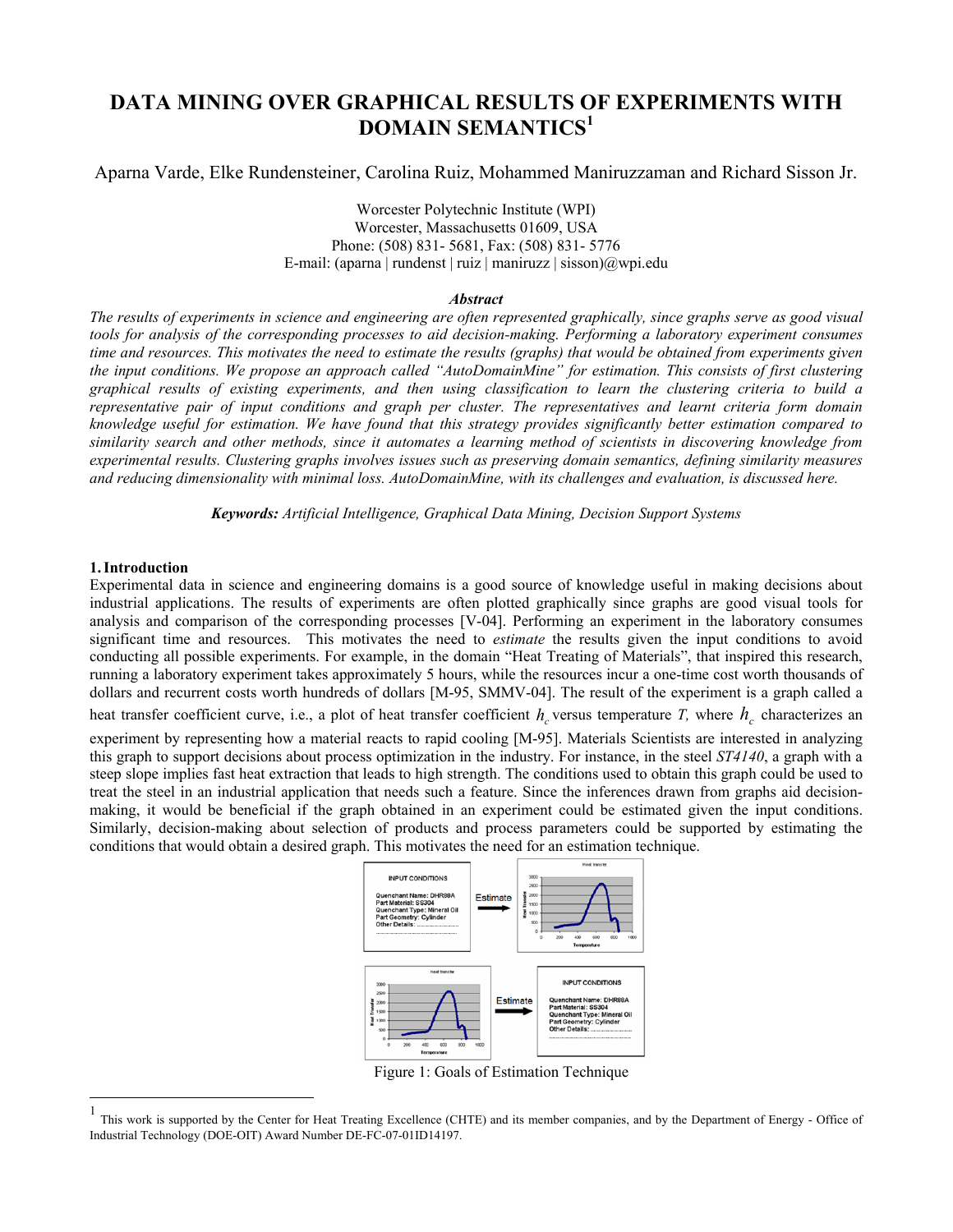In general, the goals of the required estimation technique are: (See also visually depicted in Figure 1).

1. Given the input conditions of an experiment, estimate the graph obtained.

2. Given the desired graph in an experiment, estimate the input conditions needed to obtain it.

The graphs involved here are 2-dimensional curves that plot one dependent variable versus one independent variable. There is a correlation between input conditions and graphs, as is seen in most science and engineering domains. Data from existing experiments is stored in a database. Approaches such as naive similarity search [HK-01], weighted similarity search [WF-00], case-based reasoning [AP-03] and mathematical modeling [M-95], all using existing experimental data are not adequate for estimation in our targeted domains as observed by us and corroborated by domain experts [SMMV-04]. There is a need to develop a technique that performs estimation efficiently with accuracy acceptable for decision support.

 We propose an approach called AutoDomainMine to meet the above goals and needs [V-04]. In this approach, we first cluster existing experiments based on their graphical results. We then use classification to learn the clustering criteria and apply the learnt criteria to build a representative pair of input conditions and graph per cluster. This forms knowledge discovered for estimating the results of new experiments given their input conditions, and vice versa. This approach automates one typical manner in which scientists learn [SMMV-04]. They group experimental results based on similarity, and then reason the causes of similarity by identifying combinations of conditions characterizing each group. Automating this learning strategy of scientists by integrating clustering and classification into one integrated approach as indicated above is one of the key contributions of our research.

 There are several challenges that must be tackled in order to ensure the viability of this approach. Clustering graphs that are curves is an issue, since clustering techniques were originally developed for points [HK-01]. We propose a mapping to address this problem. Preserving domain semantics is also crucial. Some aspects on a graph may be more significant than others. We propose to capture domain semantics by defining an appropriate similarity measure for clustering. Moreover, since a graph typically has hundreds of points or is a continuous stream of data, it is not feasible to capture every instance of it. Hence dimensionality reduction is needed [HK-01, GW-02]. Reducing dimensionality with minimal loss depending on the nature of the graphs in domain is another significant issue. These and other challenges are discussed in the paper.

 AutoDomainMine is evaluated primarily in the Heat Treating domain. Its main application is enhancing a decision support system "QuenchMiner" [VTRWMS-04] that estimates parameters in an experiment given the input conditions.

 Section 2 of this paper introduces the AutoDomainMine approach. Sections 3 and 4 focus on the details of its clustering and classification steps respectively. Section 5 explains the details of estimation. Section 6 outlines related work. Section 7 summarizes evaluation of the tool developed using AutoDomainMine. Section 8 gives the conclusions and ongoing work.

## **2. Proposed Approach: AutoDomainMine**

## *2.1 Steps of Approach*

The proposed approach, namely, AutoDomainMine [V-04] involves a two-step process. It first discovers knowledge from experimental results by integrating clustering and classification, and then uses the discovered knowledge to estimate graphs given input conditions or vice versa. Clustering is the process of placing a set of physical or abstract objects into groups of similar objects [HK-01]. Classification is a form of data analysis that can be used to extract models to predict categorical labels [WF-00]. These two data mining techniques are integrated in AutoDomainMine as explained below.

 In the knowledge discovery step, clustering is done over the graphical results of existing experiments stored in the database. Since clustering techniques were originally developed for points [HK-01], a mapping is proposed that converts a 2-dimensional graph into an N-dimensional point. A similarity measure is defined for clustering graphs, taking into account domain semantics. Once the clusters of experiments are identified by grouping their graphical results, a syntactic label is obtained for each cluster. The cluster labels form the classification target. The clustering criteria, namely, the input conditions that characterize each cluster are then learnt by decision tree classification. This helps understand the relative importance of the conditions in clustering. The paths of each decision tree are then traced to build a representative pair of input conditions and graph for each cluster. The decision trees and representative pairs form the discovered knowledge.

 Estimation is then performed using this knowledge. In order to estimate a graph, given a new set of input conditions, the decision tree is searched to find the closest matching cluster. The representative graph of that cluster is the estimated graph for the given set of conditions. To estimate input conditions, given a desired graph in an experiment, the representative graphs are searched to find the closest match. The representative conditions corresponding to the match are the estimated input conditions that would obtain the desired graph. Since the relative importance of the conditions has been learnt in the knowledge discovery step, the estimation is more accurate than that with a similarity search [V-04].

 The AutoDomainMine steps are summarized below. *Knowledge Discovery* is a one-time process executed offline with existing experiments in the database, while *Estimation* is a recurrent process executed online with each user-submitted case.

### *THE AUTODOMAINMINE APPROACH*

*1. Knowledge Discovery: Discover knowledge from experimental results* 

*a. Clustering: Cluster existing experiments based on their graphs* 

- *i) Develop mapping from graphs to points, preserving domain semantics* 
	- *Perform dimensionality reduction if needed*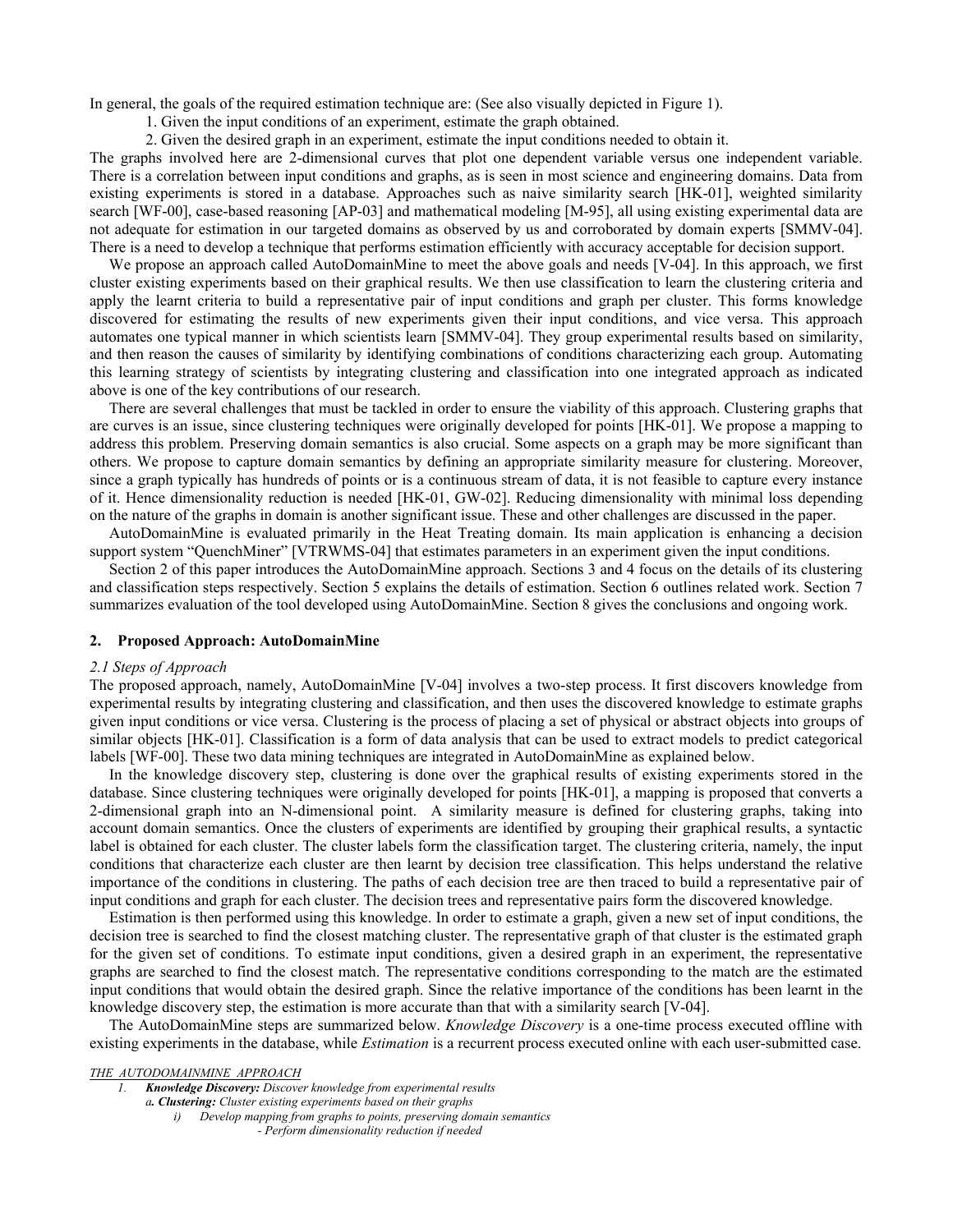- *ii) Define similarity measure in clustering*
- *iii) Cluster graphs using mapping and similarity measure* 
	- *Thus obtain a cluster label for each experiment*
- *b. Classification: Use classifiers to learn the clustering criteria and build representatives* 
	- *i) Treat cluster label of each experiment as its classification target*
	- *ii) Use decision tree classifiers to identify combinations of input conditions that predict the target* 
		- *Thus learn conditions that characterize each cluster*
	- *iii)* Build a representative pair of input conditions and graph per cluster by tracing paths of decision trees
- *2. Estimation: Use discovered knowledge to estimate graphs or conditions*
	- *a. Graph: Estimate graph, given input conditions* 
		- *i) Accept input conditions from user*
		- *ii) Trace decision tree paths to estimate cluster for given conditions iii) Convey representative graph of that cluster as the estimated graph*
	- *b. Conditions: Estimate conditions, given desired graph*
		- *i) Accept desired graph from user*
		- *ii) Compare with representative graphs of clusters to find closest match*
		- *iii) Convey corresponding representative conditions as estimated conditions for desired graph*

#### *2.2 Learning Analogous to Scientists*

The proposed approach automates a learning strategy of scientists [SMMV-04]. They often group experiments based on the similarity of the graphs obtained. They then reason the causes of similarity between groups in terms of the impact of the input conditions on the graphs. This is illustrated in Figure 2. For example, the following facts were learnt by Materials Scientists from the results of experiments [Source: CHTE, WPI].

- *Thin* oxide on a part surface causes vapor blanket around the part to break, resulting in *fast* cooling.
- *Thick* oxide on a part surface acts as an insulator, resulting in *slow* cooling.

This learning [SMMV-04] was done by:

- Performing laboratory experiments with *thick* or *thin* oxide among the input conditions,
- **Grouping** based on **graphical results,**
- **Reasoning** based on **input conditions.**



Figure 2: A Learning Strategy of Scientists

This learning strategy is automated in our approach by integrating clustering and classification. The two main aspects are:

 **A) Clustering followed by Classification:** Clustering is basically unsupervised learning with no predefined labels [HK-01]. It is therefore analogous to a scientist grouping similar graphs by observation. Classification on the other hand is supervised learning where the class labels of the training samples are provided. The classification target is pre-defined [WF-00]. This is analogous to the scientist reasoning what combinations of input conditions characterize a group after the groups are formed. Hence in our context, it is essential to first do clustering and then classification. The combined approach works better than either one individually in solving the estimation problem. Only clustering would not help categorize a new user-submitted experiment to estimate its results. The causes of similarities need to be identified by classification. However, only classification also would not help, since initially there are no labeled groups. Graphs themselves cannot be classification targets. Thus clustering is needed to group graphs and define labels before classification [V-04].

 **B) Clustering based on Graphical Results:** It is significant to note that the clustering is done based on the graphs, i.e., results, not based on input conditions. This is because clustering the input conditions adversely affects accuracy since the clustering algorithm by default attaches the same weight to all the conditions. This cannot be corrected by adding weights to the conditions before clustering because the weights are not known apriori. For example in Heat Treating, moderate agitation of the cooling medium may be less significant than a thick oxide layer on the part surface, while high agitation may be more significant [SMMV-04]. There is a need to learn this from experiments by analyzing their results [V-04].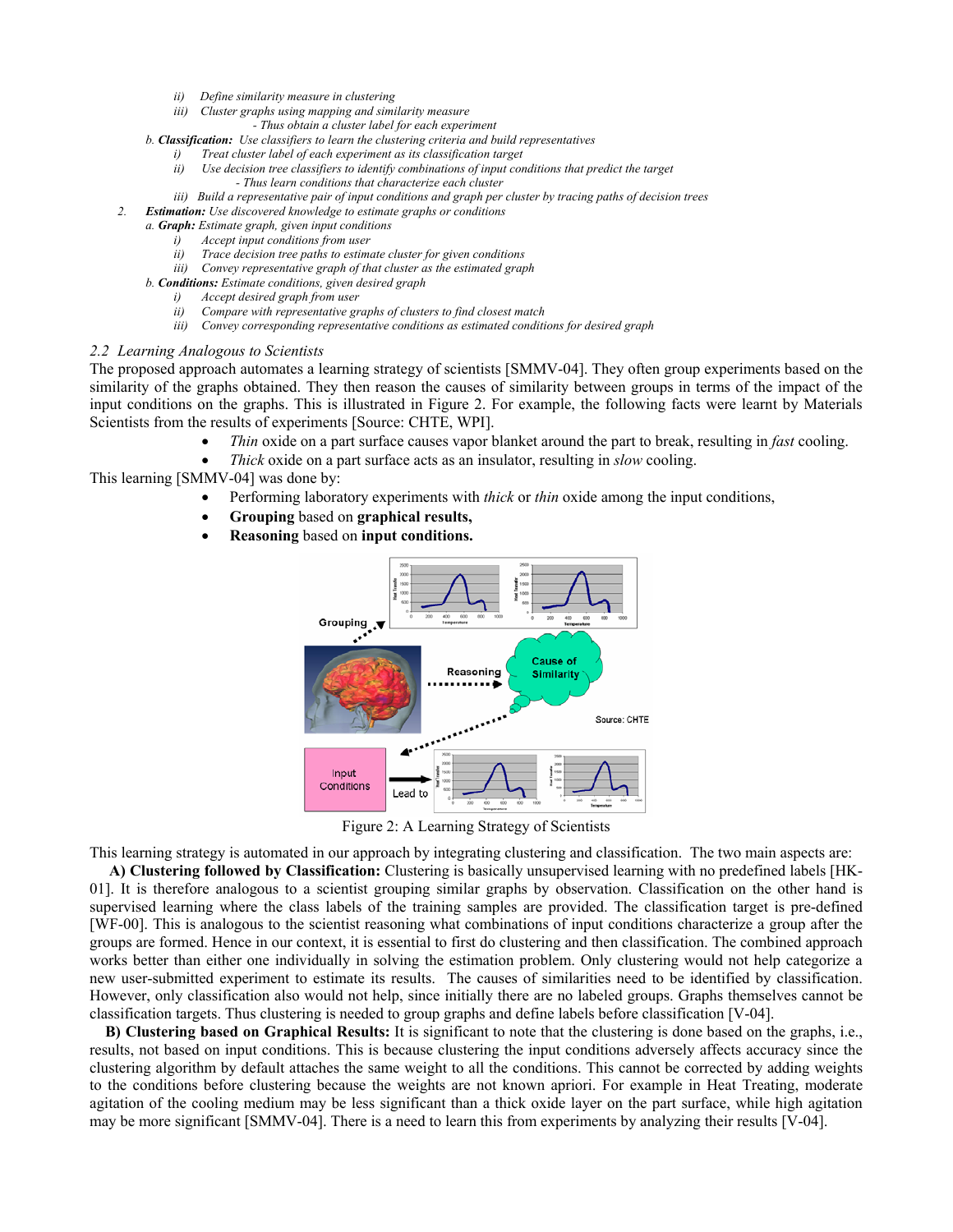Several machine learning approaches have been integrated in the literature such as classification and association rules [LHM-98], case-based and rule-based reasoning [PC-97], association rules and clustering [LSW-97], and some forms of supervised and unsupervised learning [CDKM-98]. Neural networks have been used for both clustering and classification [M-97]. Clustering has been done with hidden labels and evaluated for aiding classification [BL-04]. However, to the best of our knowledge, AutoDomainMine is among the first to integrate clustering and classification into one single learning strategy for estimation, by clustering graphical results of experiments and then using classification to learn the clustering criteria, thus automating a learning method of scientists [V-04].

### **3. Clustering**

Clustering places items into groups such that items within a group have high similarity but are different from items in other groups [HK-01]. The notion of similarity is based on the distance between the items. Among clustering algorithms in the literature such as k-means [KR-90], Expectation Maximization (EM) [WF-00] and COBWEB [HK-01], one popular method in AutoDomainMine is k-means due to its simplicity and partitioning-based approach.

### *3.1 Applying Clustering to Graphs*

**Mapping:** Clustering algorithms such as k-means [KR-90] have been originally developed for points. In order to apply them to graphs that are curves, we propose a mapping that converts a 2-dimensional curve to an N-dimensional point. The x-coordinates on each curve are treated as separate axes, forming the *N* dimensions while the y-coordinates are treated as lengths along these *N* dimensions respectively. Figure 3 shows an example of this mapping. *X\_100... X\_850* indicate the *N* dimensions [V-04].



Figure 3: Mapping a 2-D curve to an N-D point

**Notion of Similarity:** The default notion of similarity in clustering algorithms is Euclidean distance. AutoDomainMine uses this basic notion as the similarity measure between graphs, but weights the dimensions based on their relative importance as needed. This depends on the domain and the nature of the graphs.

 For example, in Heat Treating, it is known that there are mainly 3 critical points on a heat transfer coefficient curve, i.e., the point of maximum heat transfer coefficient, the Leidenfrost point at which rapid cooling begins, and the heat transfer corresponding to the Boiling Point of the Quenchant. These points denote the separation of phases that correspond to different physical processes in the domain [M-95]. These are depicted in Figure 4. The critical points are stored along with the graphs in the database. The critical points do not always occur at the same x-coordinates. For instance, in one experiment, the  $h_{\text{Mar}}$  or maximum heat transfer coefficient may occur at a temperature of 650 degrees Celsius, while in another, it may be at 550 degrees Celsius. Thus the critical points are stored as additional dimensions, namely*, X\_Max, X\_Leidenfrost* and *X\_BP.* These are considered over and above the dimensions already represented by mapping the 2 dimensional curve to an N-dimensional point.



Figure 4: Critical Points on a Heat Transfer Coefficient Curve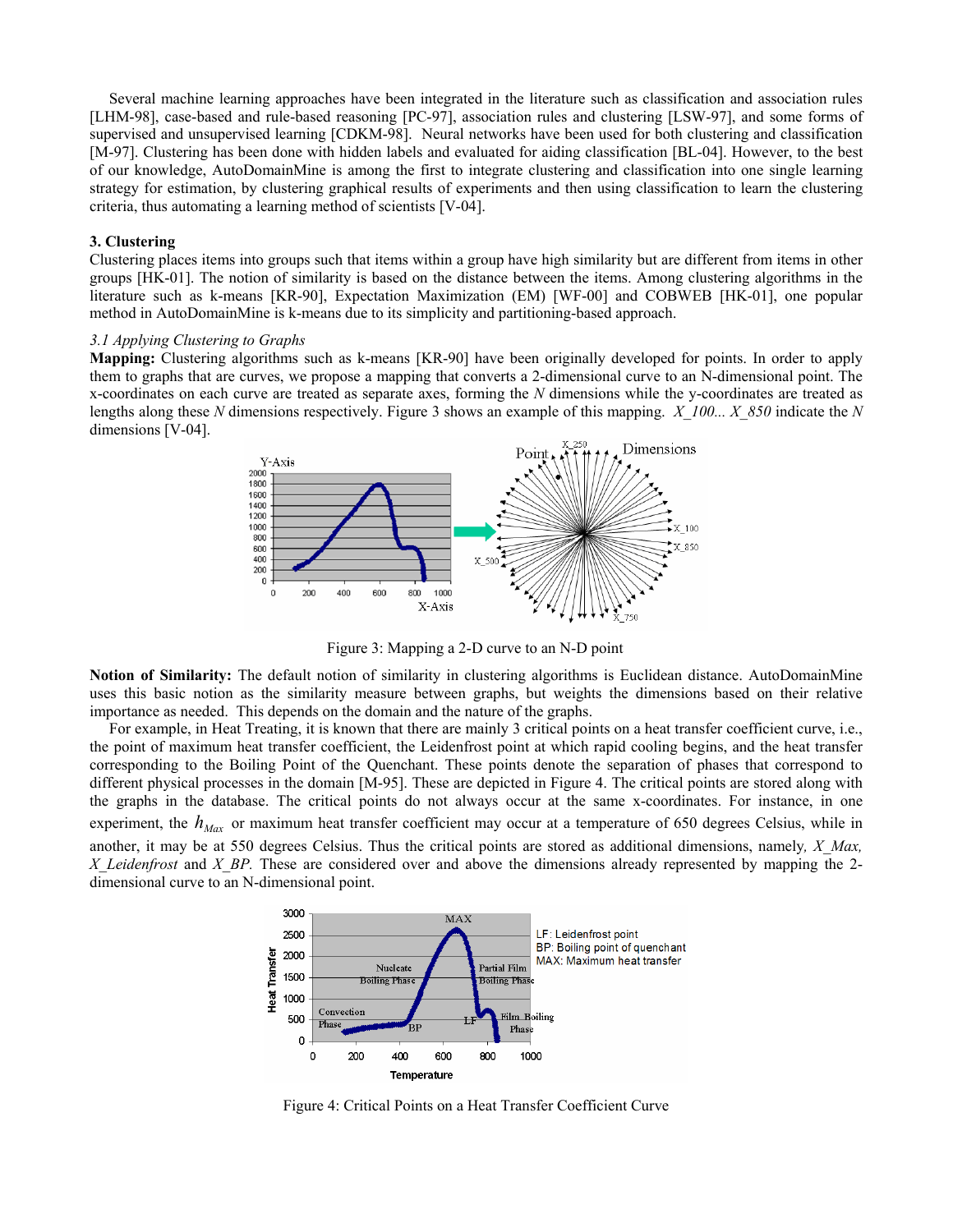In domains with graphs having critical points, AutoDomainMine uses weighted Euclidean distance as the similarity measure by attaching greater weights, as provided by domain experts, to the corresponding critical dimensions. In other domains, AutoDomainMine uses basic Euclidean distance as a similarity measure [V-04].

#### **3.2 Dimensionality Reduction**

 Since a curve is typically composed of hundreds or thousands of points it is inefficient to convert each x-coordinate into a separate dimension. Moreover in some domains the curve may not be discrete but rather a continuous stream of data and it is clearly not feasible to capture every instance of it. Hence dimensionality reduction [HK-01] is used. Among various reduction techniques the two suitable in the context of our problem are described here.

 **Selective Sampling:** This method is a variation of Random Sampling [HK-01]. In Random Sampling, points are sampled at random intervals. In Selective Sampling, we sample the points at regular intervals, and in addition sample critical points that correspond to important aspects in the domain. Knowledge of the domain as gathered from literature surveys and domain experts help in determining the important aspects. An original curve with thousands of points is thus reduced to an N-dimensional point with as many dimensions as needed to represent the curve, accurately and efficiently. For example in Heat Treating, approximately 53 samples are considered per curve, of which 50 are taken at regular intervals and 3 correspond to critical dimensions *X\_Max, X\_Leidenfrost and X\_BP* [V-04].

 **Fourier Transforms:**In this method the curve is mapped to Fourier Coefficients using Equation 1. This equation represents the n-point Discrete Fourier Transform of a curve  $x_t$ ,  $t = 0,1,...,n-1$ , which is defined to be a sequence *X* of *n* 

complex numbers,  $X_f$ ,  $f = 0,1,...,n-1$ , where *j* is the imaginary unit  $\sqrt{-1}$ . Each  $X_f$  is a Fourier Coefficient [AFS-93].

$$
X_f = \frac{1}{\sqrt{n}} \sum_{t=0}^{n-1} x_t \exp(-j2\pi f / n) \quad f = 0, 1, ..., n-1 \quad \text{---}[1]
$$

The most significant Fourier Coefficients with respect to the domain are retained. Domain knowledge obtained from literature surveys and discussions with experts is useful in determining the significant coefficients. In Heat Treating, usually the first 16 coefficients are considered the most significant. This is because heat transfer coefficient curves are such that these 16 low frequency values contain useful information, while higher frequency values correspond to noise [SMMV-04].

### *3.3 Steps of Clustering*

Considering all the above aspects, clustering in the AutoDomainMine approach is done using the following steps.

- *Thus determine critical regions if any and their weights*
- *2. Map each 2-dimensional graph into an N-dimensional point 3. If N < = 100, go to step 5*
- *4. Do dimensionality reduction* 
	- *If critical regions present then dimensionality reduction technique is Selective Sampling*
	- *Else dimensionality reduction technique is Fourier Transforms*
- *5. Define similarity measure* 
	- *If critical regions present then similarity measure is weighted Euclidean distance*
	- *Else similarity measure is basic Euclidean distance*
- *6. Send each graph (N-dimensional point) to clustering technique such as k-means*
- *Thus obtain a cluster label for each graph and hence each experiment*
- *7. Store each experiment with its input conditions and cluster label*

 Dimensionality reduction is done if the number of dimensions is greater than 100. This is to reduce the curse of dimensionality in clustering [HK-01]. If there are critical dimensions, then Selective Sampling is the preferred method of dimensionality reduction, otherwise Fourier Transforms is preferred. It is found that the Fourier Transform method is somewhat more efficient than Selective Sampling, because fewer dimensions are required to map a curve to a point. For example in Heat Treating, 50 dimensions are needed for Selective Sampling as opposed to 16 for Fourier Transforms [SMMV-04]. In other domains also, as gathered from the literature, the first few (usually less than 20) Fourier Coefficients are retained since these correspond to low frequency values that are useful [GW-02, AFS-93]. However, in Fourier Transforms the critical dimensions cannot be considered separately in mapping the curves to the frequency domain. Nor can they be weighted before or after the mapping. This is due to the basic property of the Fourier Transform that involves converting a given waveform into frequency sinusoids such that they all sum back to the original waveform [GW-02]. In Selective Sampling we give higher weights to the critical dimensions, thus preserving accuracy with respect to critical regions. Hence this method is preferred in domains with critical regions on graphs [V-04].

 Clustering is thus done in AutoDomainMine by sending either the original curves (N-dimensional points) or their Selective Samples or Fourier Transforms to a clustering technique such as k-means. The similarity measure is either Euclidean or weighted Euclidean distance, as justified earlier. Once the clusters are obtained for each graph (which represents each experiment), the output of the clustering needs to be sent to the classifier. Therefore each experiment is stored in terms of its input conditions and cluster label. This helps the classifier to reason the causes of clustering, i.e., the combinations of input conditions that lead to each cluster [V-04].

*CLUSTERING IN AUTODOMAINMINE*

*<sup>1.</sup> Obtain domain expert input about semantics of graphs*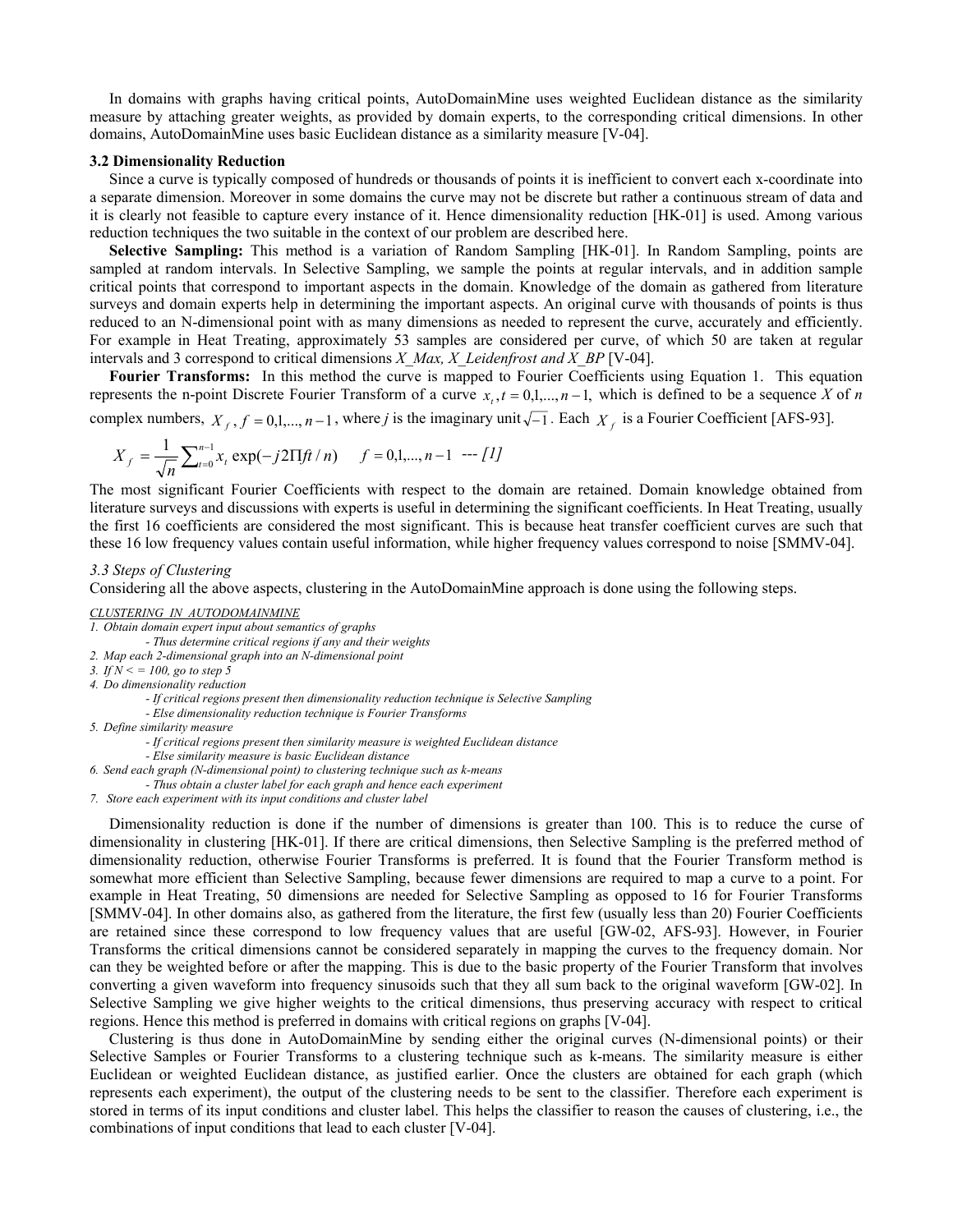## **4. Classification**

## *4.1 Decision Tree Classifiers*

A decision tree [KK-95] is a flowchart-like structure, where each internal node denotes a test on an attribute, each branch represents an outcome of the test, and leaf nodes represent classes or class distributions. Decision tree classification is used in AutoDomainMine because it serves as a good representation for categorical decision-making. Moreover, it is an eager learning approach, i.e., learns based on existing data without waiting for a new case to be classified, unlike lazy learners such as CBR [K-93]. It also provides explicit reasons for its decisions to justify the learning.

 Figure 5 shows a sample partial output of the clustering step in AutoDomainMine using Heat Treating data. It depicts the input conditions of the experiments and the clusters in which their graphs are placed. This serves as the input to the classification step. Figure 6 shows a snapshot of a partial decision tree created for this data. The combinations of input conditions that characterize each cluster have been identified in this tree. For example, it can be inferred from the tree that a crucial clustering criterion is the Quenchant Name since that is the root of the tree. However, other criteria such as Quenchant Temperature are also important since a difference of temperature ranges in the experiments causes the corresponding graphs to be placed in different clusters. Thus the paths in the decision tree identify the clustering criteria.

| QuenchantName QuenchantTemp Agitation |           |        | <b>PartMaterial</b> | Oxidation        | <b>Surface</b> | <b>ClusterID</b> |
|---------------------------------------|-----------|--------|---------------------|------------------|----------------|------------------|
| Argon                                 | $(20-30)$ | Low    | ST4140              | 5 <sub>min</sub> | <b>Medium</b>  | Е                |
| Water                                 | (40-501   | High   | AL6061              | 5 <sub>min</sub> | Medium         | D                |
| DurixolHR88A                          | (60-701   | Absent | SS304               | <b>NO</b>        | Medium         | B                |
| <b>HoughtQuenchG</b>                  | $(20-30)$ | Absent | SS304               | <b>NO</b>        | Medium         | н                |
| DurixolHR88A                          | $(20-30)$ | Absent | <b>SS304</b>        | <b>NO</b>        | Medium         | B                |
| <b>HoughtQuenchG</b>                  | (60-701   | Absent | ST4140              | 5 <sub>min</sub> | Medium         | F                |
| DurixolHR88A                          | (60-701   | Absent | ST4140              | 5 <sub>min</sub> | Medium         | B                |
| DurixolV35                            | (60-701   | Absent | ST4140              | 5 <sub>min</sub> | Medium         | F                |
| DurixolW72                            | (60-701   | Absent | ST4140              | 5 <sub>min</sub> | Medium         | F                |
| <b>HoughtQuenchG</b>                  | (60-701   | Absent | SS304               | <b>NO</b>        | Medium         | н                |
| Water                                 | (90-1001  | High   | AL6061              | 5 <sub>min</sub> | Medium         | c                |
| Air                                   | $(20-30)$ | Low    | <b>SS304</b>        | 5 <sub>min</sub> | Medium         | E                |
| <b>HoughtQuenchG</b>                  | (20-30)   | Absent | ST4140              | 5 <sub>min</sub> | Medium         | в                |

Figure 5: Sample Partial Input to Classifier Figure 6: Snapshot of Partial Decision Tree



## *4.2 Building Representatives*

The clusters developed and the clustering criteria learnt in AutoDomainMine form the basis for building a representative pair of input conditions and graph per cluster. Several combinations of input conditions may lead to one cluster. Also there are typically multiple graphs in each cluster. The process of building representatives is as follows [V-04].

*BUILDING REPRESENTATIVES IN AUTODOMAINMINE* 

*1. Trace the paths from the root to each leaf of the decision tree* 

*2. Consider each path as a set of input conditions* 

*3. Treat the leaf of each path as the cluster for that set of conditions* 

*4. Among all graphs in that cluster randomly select one as a representative graph* 

*5. Among all the paths (sets of conditions) leading to a particular cluster, select most frequent set as representative conditions* 

*6. Store selected set of conditions and graph for each cluster as its representative pair* 

 The justification for randomly selecting one graph as a representative is based on the concept of intra-cluster distance [HK-01]. The basic property of clustering is that it groups items so as to minimize the intra-cluster distance (and maximize the inter-cluster distance). Hence if several graphs are placed in the same cluster, it implies that the distance between them is low, i.e., they are similar. Therefore any one of them can be treated as a representative. For input conditions, if multiple combinations lead to the same cluster, it is desirable to use the one that resulted from the maximum number of experiments in the database. This is most likely to give the corresponding graph [SMMV-04]. Thus we select the most frequent set of input conditions leading to a cluster is as its representative. A sample representative pair for Cluster B is illustrated in Figure 7 with reference to the decision tree in Figure 6.



Figure 7: Sample Representative Pair for Cluster B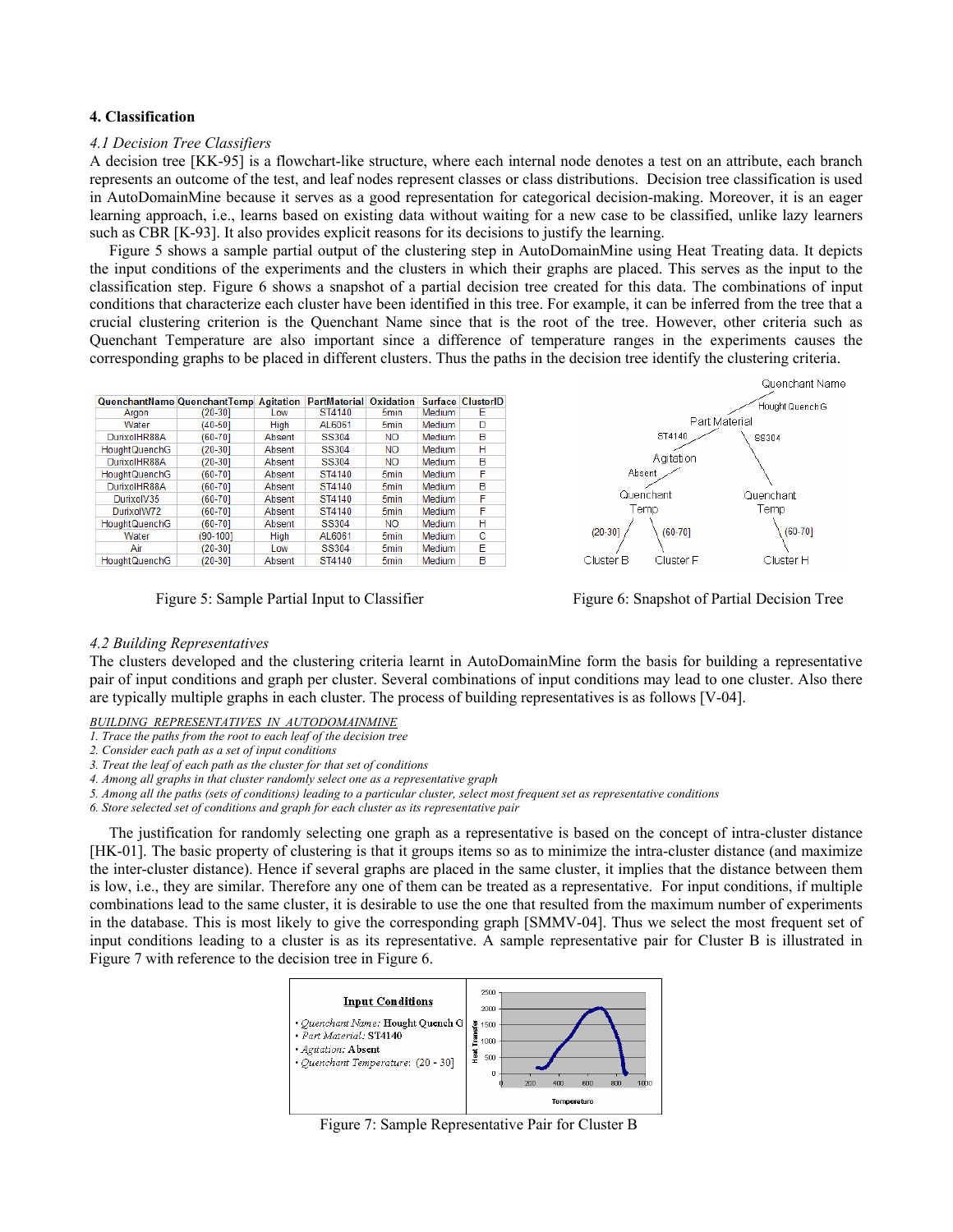## **5. Estimation**

#### *5.1 Estimating Graph*

Given a new set of user-submitted input conditions, the decision trees and representative pairs form the basis for estimating the graph that would be obtained. The process is as follows [V-04].

#### *ESTIMATION OF GRAPH IN AUTODOMAINMINE*

- *2. Compare each path of decision tree of depth D with new input conditions*
- *3. If search cannot proceed further, at or before level (D/2) of tree, then convey "cannot estimate graph" to the user, go to Step 1*

*4. If search cannot proceed after level (D/2 + 1), then representative graph of any cluster from that level is the estimated graph, go to Step 7* 

*5. If only 1 complete path matches up to leaf, then representative graph of that cluster is the estimated graph, go to Step 7* 

*6. If multiple paths match, then representative graph of any one cluster from those paths is the estimated graph* 

*7. Display the estimated graph to the user* 

 Since the relative importance of the input conditions has already been learnt through the decision tree, this helps to make an educated guess about the closest matching cluster for the user-submitted input conditions. Hence if the more important conditions as identified by the higher levels of the tree do not match, this is considered insufficient to provide an estimate. However, if from the lower level onwards no complete match is found, then it is considered acceptable to give an estimate based on a partial match. The distinction between high and low levels is made depending on the depth of the tree. The levels at or above half the depth of the tree are considered as high and those below are half the depth as low.

#### *5.2 Estimating Conditions*

Given a desired user-submitted graph, the representative pairs form the basis for estimating the conditions that would obtain it. We define a similarity threshold for graphs as per the domain. The estimation process is then as follows [V-04].

# *ESTIMATION OF CONDITIONS IN AUTODOMAINMINE*

- *1. Accept desired graph from the user*
- *2. Compare desired graph with all the representative graphs*

*3. If no match is found within the given threshold then convey "cannot estimate input conditions" to the user, go to Step 1* 

*4. If only 1 graph matches within threshold, then representative conditions of that graph are the estimated conditions, go to Step 6* 

*5. If more than 1 graph matches, then representative conditions of closest matching graph are the estimated conditions* 

*6. Display the estimated conditions to the user* 

 Since a similarity measure for graphs is already defined in the clustering step, it is only necessary to define a threshold for similarity using this measure. If no match is found within the given threshold, then it implies that the desired graph cannot be obtained based on the knowledge discovered from existing experimental data. Thus it is conveyed to the user that the conditions to obtain this graph cannot be estimated. If only one representative graph matches the desired graph within the threshold, then it is obvious that the corresponding representative conditions are the estimated conditions. If several representative graphs match, it is desirable to select the closest match.

#### **6. Related Work**

One intuitive estimation approach is a naive similarity search over existing data [HK-01]. The given input conditions of a user-submitted experiment are compared with those of existing experiments to select the closest match as the number of matching conditions. However the non-matching condition(s) could be significant in the given domain. A weighted search [WF-00] guided by basic domain knowledge could possibly be used to overcome this problem. The relative importance of the search criteria, i.e., input conditions are coded as weights into feature vectors. The closest match is the weighted sum of the matching conditions. However these weights are not likely to be known with respect to their impact on the graph. Domain experts may at best have a subjective notion about the relative importance of a few conditions [SMMV-04].

 Mathematical modeling in the given domain [M-95] could be another estimation technique. This requires a precise representation of graphs in terms of numerical equations, and exact knowledge of how the inputs affect the outputs. Since precise numerical equations and / or variables in existing models are often not known in experimental domains mathematical modeling does not achieve enough accuracy. For example, in Heat Treating, it has been shown that the existing models do not adequately work for multiphase heat transfer with nucleate boiling [SMMV-04].

 Case-based reasoning (CBR) [K-93] could also be used for estimation. In our context, this involves comparing conditions to retrieve the closest matching experiment, reusing its graph as a possible estimate, performing adaptation if needed, and retaining the adapted case for future use. However adaptation approaches in the literature [K-93, L-96] are not feasible for us. For example in Heat Treating, if the condition "agitation" in the new case has a higher value than in the retrieved case, then a domain-specific adaptation rule could be used to infer that high agitation implies high heat transfer coefficients. However, this is not sufficient to plot a graph in the new case. Adaptation rules [K-93] are generally used when the case solution is categorical such as in medicine and law. Case-based adaptation [L-96] could possibly be applied here. In the example where agitation in the new case and retrieved case do not match, the case base could be searched to find another case that matches in terms of agitation. However this second retrieved case may not match another condition

*<sup>1.</sup> Accept new input conditions from the user*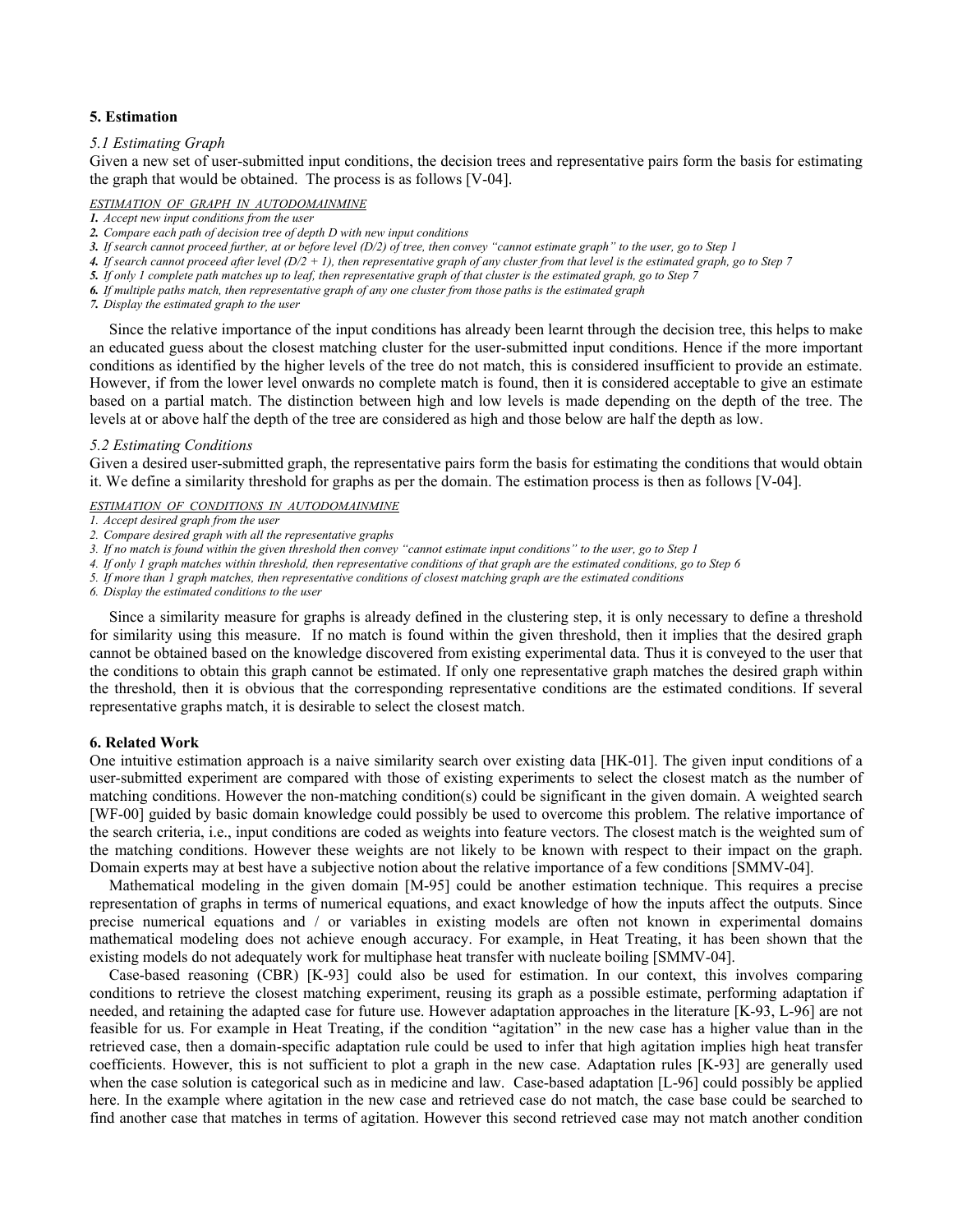such as "Quenchant temperature". The graphs of the two retrieved cases could then be used to build an average that forms the estimated graph in the new case. However, building such an average requires prior knowledge of the relative importance of conditions and the significant features on graphs. Moreover, adaptation with any approach requires a computational expense for each estimation performed, which is inefficient [V-04]. CBR approaches without adaptation such as exemplar reasoning [AP-03] and instance-based reasoning [M-97] if used in our context face the same problem as naïve and weighted similarity search respectively as elaborated in [V-04].

## **7. Evaluation**

 In order to judge the performance of AutoDomainMine, a tool has been built using this approach. This has been evaluated in the Heat Treating domain using a test set of performed experiments distinct from the training set. An example from the evaluation is presented here. The user submits input conditions of a Heat Treating experiment as shown in Figure 8 to estimate the graph obtained. The estimated graph, i.e., heat transfer coefficient curve is shown in Figure 9.

On comparing this with the graph obtained in the laboratory experiment performed with the same input conditions (as stored in the test set), the domain experts conclude that this estimation is satisfactory. Likewise on evaluating with several examples, it is found that the estimation accuracy is approximately 75%. The response time of the tool is on an average 2 seconds. Thus accuracy and efficiency are both within acceptable limits as concluded by domain experts. On comparing the AutoDomainMine estimation with that provided by naïve similarity search, it is found that AutoDomainMine is more accurate and efficient. Similarity search needs an average response time of 4 seconds and gives an accuracy of approximately 60%**.** AutoDomainMine is faster because it searches over decision trees and representatives as opposed to similarity search that searches the entire database of existing experiments. AutoDomainMine is also more accurate since it incorporates domain knowledge discovered from existing experimental results while performing the estimation.



# **8. Conclusions and Ongoing Work**

This paper describes the AutoDomainMine approach proposed for data mining over graphical results of experiments with domain semantics. It discovers knowledge from results of existing experiments by integrating clustering and classification in order to perform computational estimation for decision support in the given domain. AutoDomainMine is used to estimate the *graph* that would be obtained in an experiment given its *input conditions* and vice versa. It targets science and engineering domains with experimental results characterized by 2-dimensional graphs representing the behavior of process parameters. Ongoing research includes *learning* a domain-specific distance metric (rather than using Euclidean or weighted Euclidean distance) as the notion of similarity in clustering, and *designing* (as opposed to selecting) domain-specific representatives for classification. This is likely to provide even better estimation as required for decision support.

## **References**

[AP-03] A. Aamodt and E. Plaza, "Case-based reasoning: Foundational Issues, Methodological Variations and System Approcahes", In AICom, 2003, 7(1):39 – 59.

[AFS-93] R. Agrawal, C. Faloutsos and A. Swami, "Efficient Similarity Search in Sequence Databases", In FODO, Oct 93. [BL-04] A. Banerjee and J. Lingford, "An Objective Evaluation Criterion for Clustering", In KDD, Aug 04.

[CDKM-98] R. Caruna, V. de Sa, M. Kearns and A. McCallum, "Integrating Supervised and Unsupervised Learning", In NIPS Workshop, Dec 98.

[GW-02] L. Gao and X. Wang, "Continually Evaluating Similarity-Based Pattern Queries on a Streaming Time Series", In SIGMOD, Jun 02.

[HK-01] J. Han and M. Kamber, "Data Mining: Concepts and Techniques", Morgan Kaufmann Publishers, 2001.

[K-93] J. Koldner, "Case-Based Reasoning", Morgan Kaufmann Publishers, 1993.